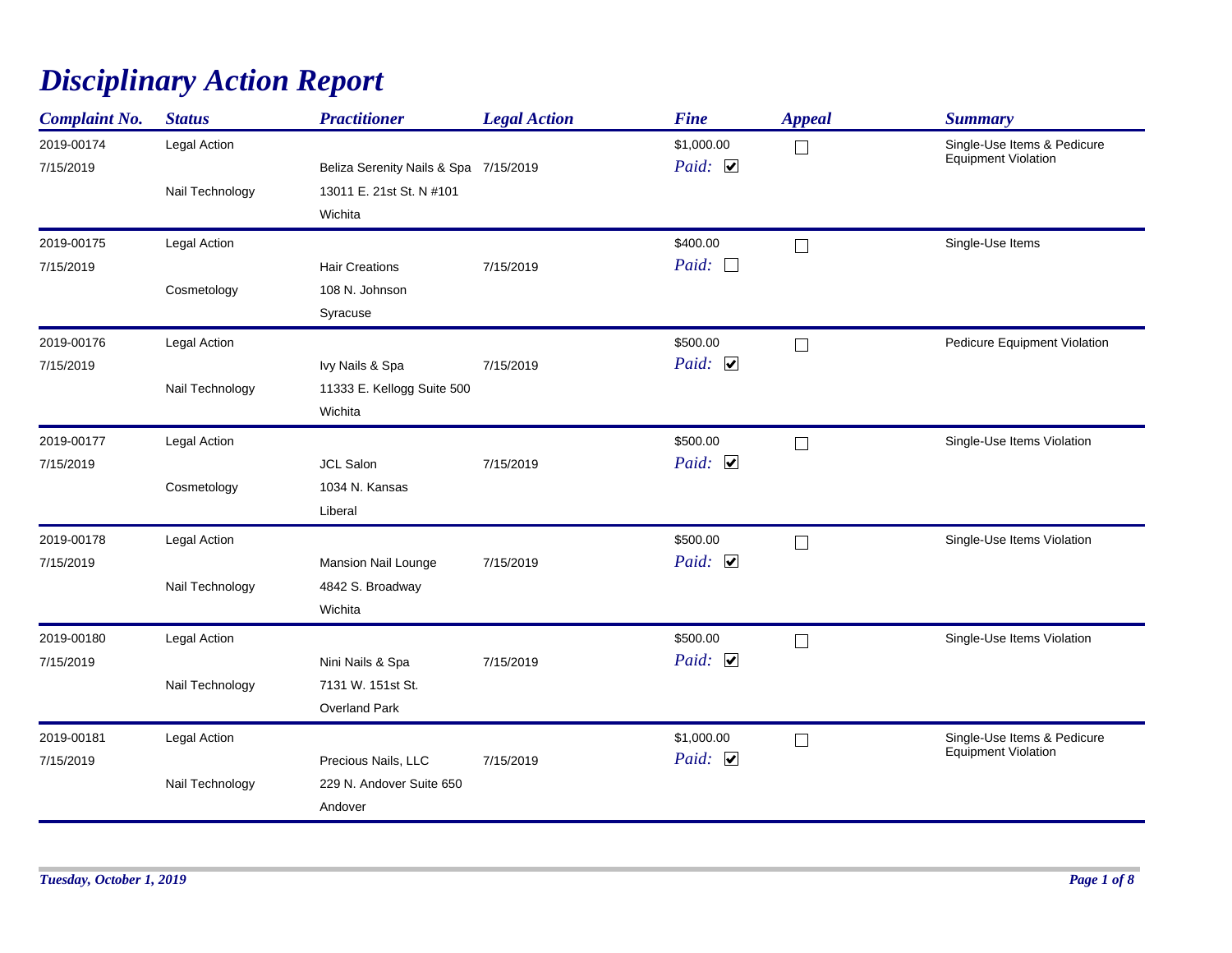| <b>Complaint No.</b> | <b>Status</b> | <b>Practitioner</b>     | <b>Legal Action</b> | <b>Fine</b>           | <b>Appeal</b> | <b>Summary</b>  |
|----------------------|---------------|-------------------------|---------------------|-----------------------|---------------|-----------------|
| 2019-00182           | Legal Action  |                         |                     | \$500.00              |               | Single-Use Item |
| 7/15/2019            |               | <b>Shear Dimensions</b> | 7/15/2019           | Paid: $\triangledown$ |               |                 |
|                      | Cosmetology   | 1721 S. Murlen          |                     |                       |               |                 |
|                      |               | Olathe                  |                     |                       |               |                 |
| 2019-00183           | Legal Action  |                         |                     | \$500.00              |               | Single-Use Item |
| 7/15/2019            |               | Sieber's Palace         | 7/15/2019           | Paid: $\triangledown$ |               |                 |
|                      | Cosmetology   | 9 The Plaza             |                     |                       |               |                 |
|                      |               | Liberal                 |                     |                       |               |                 |

| 2019-00186 | Legal Action |                           |                                      | \$250.00                              | <b>Expired Establishment License</b> |
|------------|--------------|---------------------------|--------------------------------------|---------------------------------------|--------------------------------------|
| 7/30/2019  |              | <b>Tracy Castaneda</b>    | 7/30/2019                            | Paid: $\Box$                          |                                      |
|            | Cosmetology  | 3800 West 75th St Suite 1 | <b>Expired Establishment License</b> |                                       |                                      |
|            |              | Prairie Village           |                                      |                                       |                                      |
| 2019-00187 | Legal Action |                           |                                      | \$250.00                              | <b>Expired Establishment License</b> |
| 7/30/2019  |              | House of Hair             | 7/30/2019                            | <i>Paid</i> : $\overline{\mathbf{v}}$ |                                      |
|            | Cosmetology  | 907 West Douglas          | <b>Expired Establishment License</b> |                                       |                                      |
|            |              | Wichita                   |                                      |                                       |                                      |
| 2019-00188 | Legal Action | Terrie R. Mitchell        |                                      | \$50.00                               | Services in Expired Establishment    |
| 7/30/2019  |              |                           | 7/30/2019                            | Paid: $\Box$                          |                                      |
|            | Cosmetology  |                           | Work in Expired Establishment        |                                       |                                      |
|            |              |                           |                                      |                                       |                                      |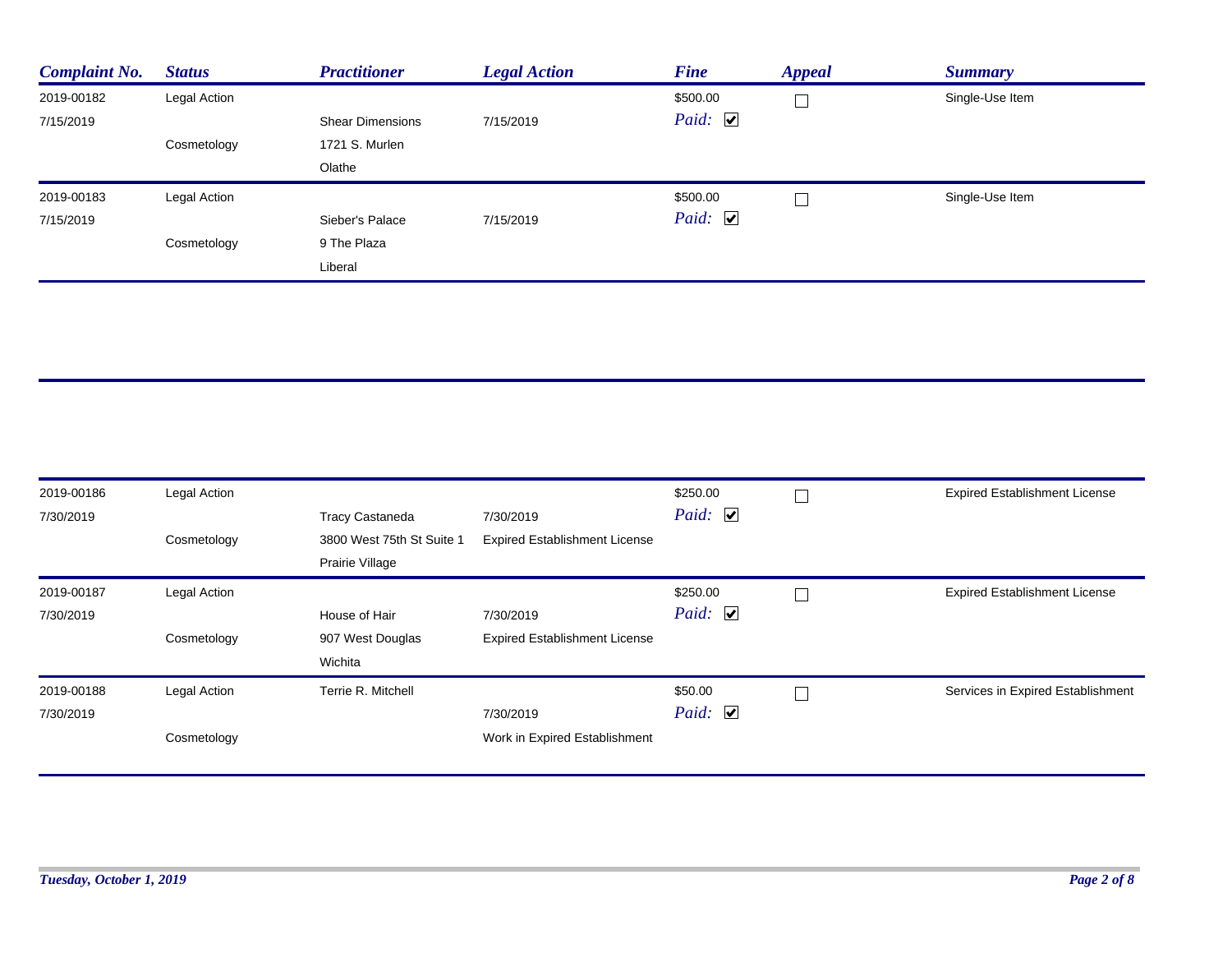| <b>Complaint No.</b> | <b>Status</b>    | <b>Practitioner</b>                 | <b>Legal Action</b> | <b>Fine</b>           | <b>Appeal</b> | <b>Summary</b>                       |
|----------------------|------------------|-------------------------------------|---------------------|-----------------------|---------------|--------------------------------------|
| 2019-00189           | Legal Action     | Ashley Jo McGuire                   |                     | \$50.00               | $\Box$        | Services in Expired Establishment    |
| 7/30/2019            |                  |                                     | 7/30/2019           | Paid: $\triangledown$ |               |                                      |
|                      | Cosmetology      |                                     |                     |                       |               |                                      |
| 2019-00190           | Legal Action     | Angela M. Smith                     |                     | \$50.00               | $\Box$        | Services in Expired Establishment    |
| 7/30/2019            |                  |                                     | 7/30/2019           | Paid: $\Box$          |               |                                      |
|                      | Cosmetology      |                                     |                     |                       |               |                                      |
| 2019-00191           | Legal Action     | MaKenzie Paige Gerwick              |                     | \$50.00               | $\Box$        | Services in Expired Establishment    |
| 7/30/2019            |                  |                                     | 7/30/2019           | Paid: $\Box$          |               |                                      |
|                      | Cosmetology      |                                     |                     |                       |               |                                      |
| 2019-00192           | Legal Action     | Jennifer L. Tagatac                 |                     | \$50.00               | $\Box$        | Services in Expired Establishment    |
| 7/30/2019            |                  |                                     | 7/30/2019           | Paid: $\Box$          |               |                                      |
|                      | Cosmetology      |                                     |                     |                       |               |                                      |
| 2019-00193           | Legal Action     | Lynn Ronalyn Cook                   |                     | \$50.00               | $\Box$        | Services in Expired Establishment    |
| 7/30/2019            |                  |                                     | 7/30/2019           | Paid: $\Box$          |               |                                      |
|                      | Cosmetology      |                                     |                     |                       |               |                                      |
| 2019-00194           | Legal Action     |                                     |                     | \$250.00              | $\Box$        | <b>Expired Establishment License</b> |
| 7/30/2019            |                  | Solutions Massage & Aesth 7/30/2019 |                     | Paid: $\Box$          |               |                                      |
|                      | Esthetics        | 800 Main Suite 103                  |                     |                       |               |                                      |
|                      |                  | Winfield                            |                     |                       |               |                                      |
| 2019-00195           | Legal Action     | Robyn Nichole Hull                  |                     | \$50.00               | $\Box$        | Services in Expired Establishment    |
| 7/30/2019            |                  |                                     | 7/30/2019           | Paid: $\Box$          |               |                                      |
|                      | <b>Esthetics</b> |                                     |                     |                       |               |                                      |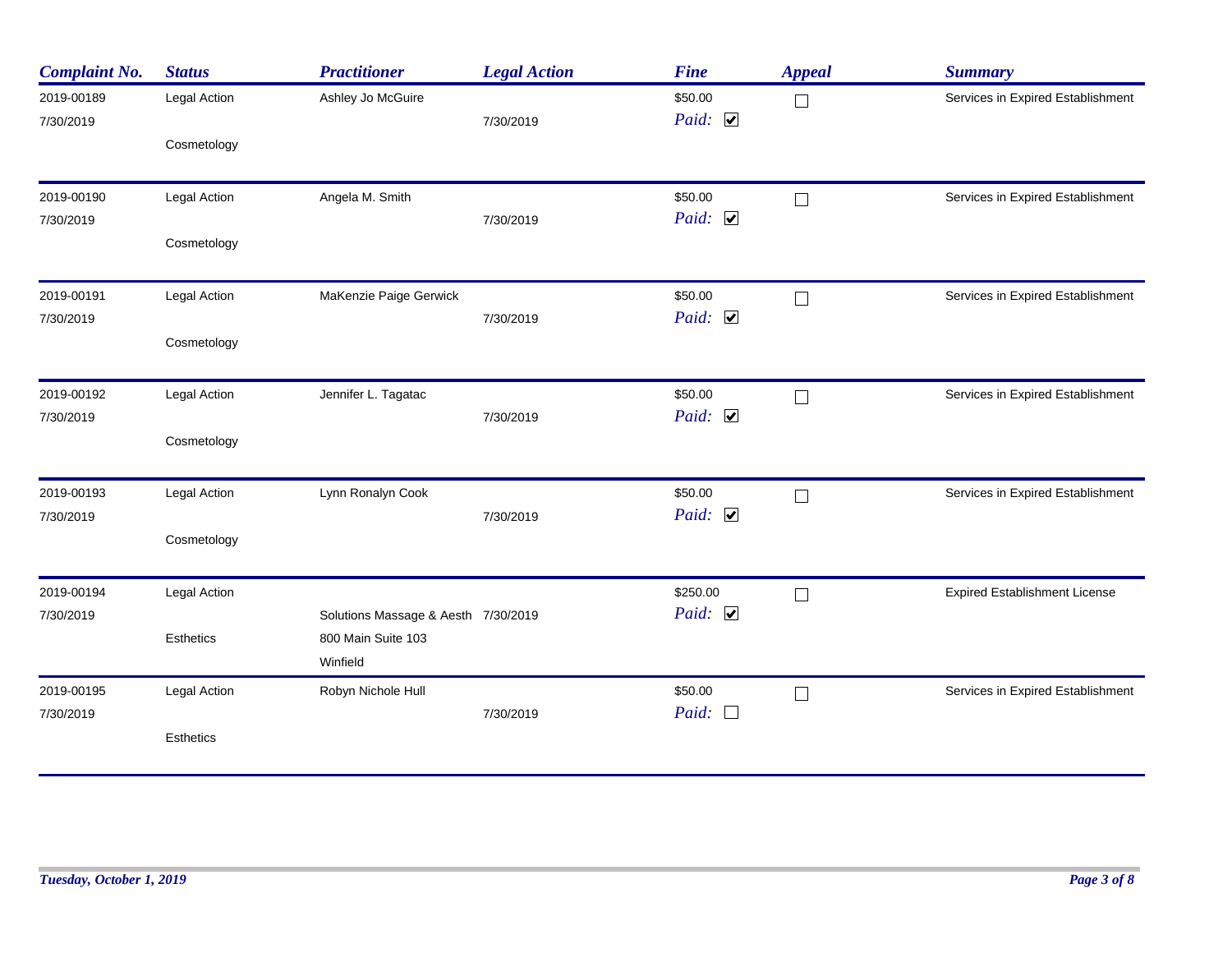| <b>Complaint No.</b>    | <b>Status</b>    | <b>Practitioner</b>                                                           | <b>Legal Action</b> | <b>Fine</b>                       | <b>Appeal</b> | <b>Summary</b>                       |
|-------------------------|------------------|-------------------------------------------------------------------------------|---------------------|-----------------------------------|---------------|--------------------------------------|
| 2019-00196<br>7/30/2019 | Legal Action     | Shokoh Spa Services                                                           | 7/30/2019           | \$250.00<br>Paid: $\triangledown$ | П             | <b>Expired Establishment License</b> |
|                         | <b>Esthetics</b> | 12405 West 139th St/<br><b>Overland Park</b>                                  |                     |                                   |               |                                      |
| 2019-00197              | Legal Action     |                                                                               |                     | \$500.00                          | $\Box$        | Single-Use Item                      |
| 7/30/2019               | Cosmetology      | Kreations By Karla<br>105 West 3rd St.<br>Onaga                               | 7/30/2019           | Paid: $\triangledown$             |               |                                      |
| 2019-00198              | Legal Action     |                                                                               |                     | \$500.00                          | $\Box$        | Single-Use Item                      |
| 7/30/2019               | Nail Technology  | <b>Ritz Nails</b><br>8921 West 135th St.<br><b>Overland Park</b>              | 7/30/2019           | Paid: $\Box$                      |               |                                      |
| 2019-00199              | Legal Action     |                                                                               |                     | \$1,000.00                        | $\Box$        | Single-Use Item: 2nd Offense         |
| 7/30/2019               | Nail Technology  | Lavish Nails & Spa<br>1360 North Main<br>McPherson                            | 7/30/2019           | Paid: $\Box$                      |               |                                      |
| 2019-00200              | Legal Action     |                                                                               |                     | \$500.00                          | П             | Pedicure Equipment Violation         |
| 7/30/2019               | Cosmetology      | Wild About Hair<br>211 South Washington<br>Wellington                         | 7/30/2019           | Paid: $\Box$                      |               |                                      |
| 2019-00201              | Legal Action     |                                                                               |                     | \$500.00                          | $\Box$        | Single-Use Item Violation            |
| 7/30/2019               | Nail Technology  | French Tip Nails & Wax<br>6285 West 135th St. Suite 3<br><b>Overland Park</b> | 7/30/2019           | Paid: $\Box$                      |               |                                      |
| 2019-00202              | Legal Action     |                                                                               |                     | \$500.00                          | $\Box$        | Pedicure Equipment Violation         |
| 7/30/2019               | School           | Trendsetters International C 7/30/2019<br>7908 Quivira Road<br>Lenexa         |                     | Paid: $\Box$                      |               |                                      |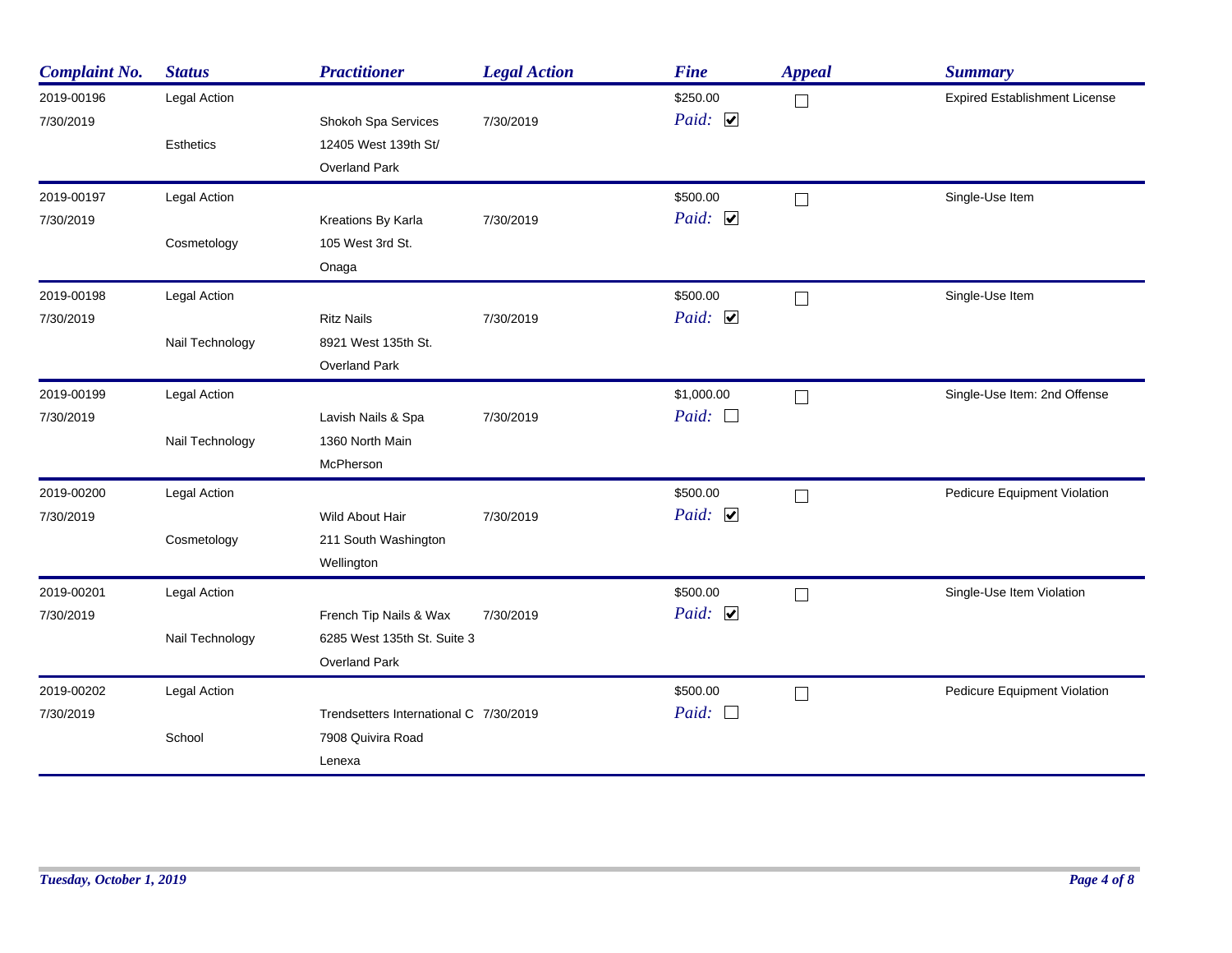| <b>Complaint No.</b> | <b>Status</b>   | <b>Practitioner</b>        | <b>Legal Action</b> | <b>Fine</b>  | <b>Appeal</b> | <b>Summary</b>                            |
|----------------------|-----------------|----------------------------|---------------------|--------------|---------------|-------------------------------------------|
| 2019-00203           | Legal Action    |                            |                     | \$500.00     | $\Box$        | Pedicure Equipment Violation              |
| 7/30/2019            |                 | <b>Foxy Nails</b>          | 7/30/2019           | Paid: $\Box$ |               |                                           |
|                      | Nail Technology | 2601 Central Suite 31      |                     |              |               |                                           |
|                      |                 | Dodge City                 |                     |              |               |                                           |
| 2019-00204           | Legal Action    |                            |                     | \$500.00     | $\Box$        | Pedicure Equipment Violation              |
| 7/30/2019            |                 | <b>Gloss</b>               | 7/30/2019           | Paid: $\Box$ |               |                                           |
|                      | Nail Technology | 1903 North 14th St         |                     |              |               |                                           |
|                      |                 | Dodge City                 |                     |              |               |                                           |
| 2019-00205           | Legal Action    |                            |                     | \$500.00     | $\Box$        | Single-Use Item Violation                 |
| 7/30/2019            |                 | <b>Hair Unlimited</b>      | 7/30/2019           | Paid: $\Box$ |               |                                           |
|                      | Cosmetology     | 838 "B" South Washington   |                     |              |               |                                           |
|                      |                 | Junction City              |                     |              |               |                                           |
| 2019-00206           | Legal Action    |                            |                     | \$500.00     | $\Box$        | Single-Use Item Violation                 |
| 7/30/2019            |                 | Family Hair Parlor         | 7/30/2019           | Paid: $\Box$ |               |                                           |
|                      | Cosmetology     | 215 South Washington       |                     |              |               |                                           |
|                      |                 | Wellington                 |                     |              |               |                                           |
| 2019-00207           | Legal Action    |                            |                     | \$250.00     | $\Box$        | No Training Device Operator Log           |
| 7/30/2019            |                 | <b>Body Boutique</b>       | 7/30/2019           | Paid: $\Box$ |               |                                           |
|                      | Tanning         | 2330 Yale Road             |                     |              |               |                                           |
|                      |                 | Lawrence                   |                     |              |               |                                           |
| 2019-00208           | Legal Action    | Hung Do Thanh Tu           |                     | \$500.00     | $\Box$        | Unlicensed Individual                     |
| 7/30/2019            |                 |                            | 7/30/2019           | Paid: $\Box$ |               |                                           |
|                      | Nail Technology |                            |                     |              |               |                                           |
| 2019-00209           | Legal Action    |                            |                     | \$1,250.00   | $\Box$        | Single-Use Item, Pedicure                 |
| 7/30/2019            |                 | Vivid Nails & Spa          | 7/30/2019           | Paid: $\Box$ |               | Equipment & No Disinfectant<br>Violations |
|                      | Nail Technology | 2130 North Tyler Road Suit |                     |              |               |                                           |
|                      |                 | Wichita                    |                     |              |               |                                           |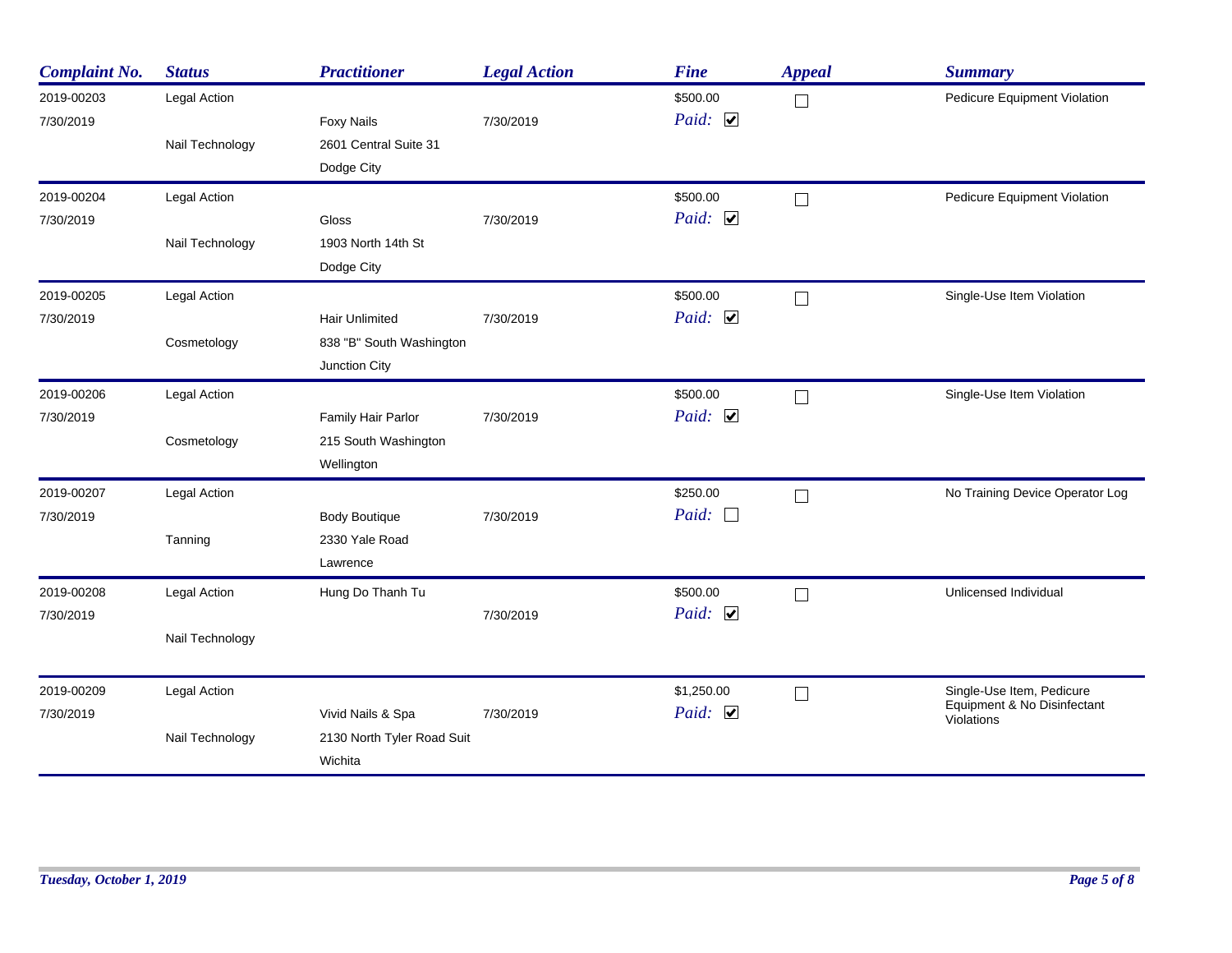| <b>Complaint No.</b>    | <b>Status</b>   | <b>Practitioner</b>                   | <b>Legal Action</b> | <b>Fine</b>                         | <b>Appeal</b> | <b>Summary</b>                                           |
|-------------------------|-----------------|---------------------------------------|---------------------|-------------------------------------|---------------|----------------------------------------------------------|
| 2019-00210<br>7/30/2019 | Legal Action    | The Emerald Door                      | 7/30/2019           | \$1,000.00<br>Paid: $\triangledown$ | $\Box$        | Single-Use Item & Pedicure<br><b>Equipment Violation</b> |
|                         | Cosmetology     | 401 Lincoln Street<br>Wamego          |                     |                                     |               |                                                          |
| 2019-00211              | Legal Action    |                                       |                     | \$750.00                            | $\Box$        | Single-Use Item & No Disinfectant                        |
| 7/30/2019               |                 | <b>Mystic Nails</b>                   | 7/30/2019           | Paid: $\Box$                        |               |                                                          |
|                         | Nail Technology | 2121 North Tyler Road Suit<br>Wichita |                     |                                     |               |                                                          |
| 2019-00212              | Legal Action    |                                       |                     | \$500.00                            | $\Box$        | Single-Use Item Violation                                |
| 7/30/2019               |                 | Bella Nails & Lashes LLC              | 7/30/2019           | Paid: $\Box$                        |               |                                                          |
|                         | Nail Technology | 2117 East 151st Street                |                     |                                     |               |                                                          |
|                         |                 | Olathe                                |                     |                                     |               |                                                          |
| 2019-00213              | Legal Action    |                                       |                     | \$500.00                            | П             | Single-Use Item Violation                                |
| 7/30/2019               |                 | Bella Threading Salon & Sp 7/30/2019  |                     | Paid: $\Box$                        |               |                                                          |
|                         | Cosmetology     | 14523 Metcalf Ave                     |                     |                                     |               |                                                          |
|                         |                 | Overland Park                         |                     |                                     |               |                                                          |
| 2019-00214              | Legal Action    |                                       |                     | \$500.00                            | $\Box$        | Single-Use Items                                         |
| 7/30/2019               |                 | California Pro Nails                  | 7/30/2019           | Paid: $\Box$                        |               |                                                          |
|                         | Nail Technology | 1977 North 63rd Drive                 |                     |                                     |               |                                                          |
|                         |                 | Kansas City                           |                     |                                     |               |                                                          |
| 2019-00215              | Legal Action    |                                       |                     | \$500.00                            | $\Box$        | Single-Use Items                                         |
| 7/30/2019               |                 | DA-VI Nails                           | 7/30/2019           | Paid: $\triangledown$               |               |                                                          |
|                         | Nail Technology | 3030 North Rock Road                  |                     |                                     |               |                                                          |
|                         |                 | Wichita                               |                     |                                     |               |                                                          |
| 2019-00216              | Legal Action    |                                       |                     | \$500.00                            | $\Box$        | Pedicure Equipment Violation                             |
| 7/30/2019               |                 | Envy Nails 1                          | 7/30/2019           | Paid: $\Box$                        |               |                                                          |
|                         | Nail Technology | 4000 West 6th Street Suite            |                     |                                     |               |                                                          |
|                         |                 | Lawrence                              |                     |                                     |               |                                                          |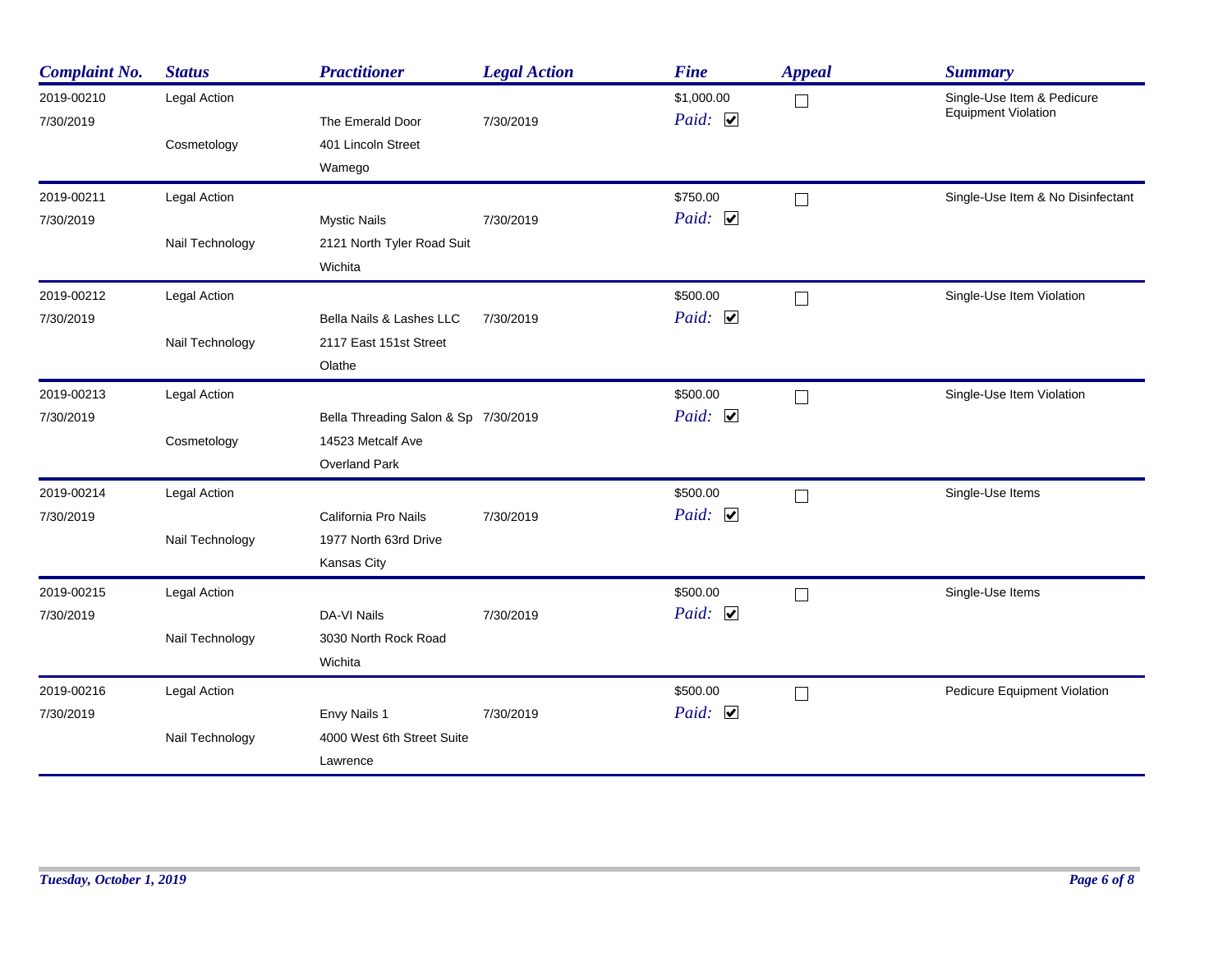| <b>Complaint No.</b>    | <b>Status</b>    | <b>Practitioner</b>                   | <b>Legal Action</b> | <b>Fine</b>                       | <b>Appeal</b> | <b>Summary</b>                      |
|-------------------------|------------------|---------------------------------------|---------------------|-----------------------------------|---------------|-------------------------------------|
| 2019-00217<br>7/30/2019 | Legal Action     | Hair Shapers & Color Exper 7/30/2019  |                     | \$500.00<br>Paid: $\triangledown$ | $\Box$        | Single-Use Item Violation           |
|                         | Cosmetology      | 3204 Kimball Ave                      |                     |                                   |               |                                     |
|                         |                  | Manhattan                             |                     |                                   |               |                                     |
| 2019-00218              | Legal Action     | Kuldeep Kaur                          |                     | \$500.00                          | $\Box$        | Unlicensed Individual               |
| 7/30/2019               |                  |                                       | 7/30/2019           | Paid: $\Box$                      |               |                                     |
|                         | <b>Esthetics</b> |                                       |                     |                                   |               |                                     |
| 2019-00219              | Legal Action     |                                       |                     | \$1,000.00                        | $\Box$        | Single-Use Item & Prohibited Item   |
| 7/30/2019               |                  | La Posh, A Nail Boutique LL 7/30/2019 |                     | Paid: $\Box$                      |               |                                     |
|                         | Nail Technology  | 2100 North Rock Road Suit             |                     |                                   |               |                                     |
|                         |                  | Derby                                 |                     |                                   |               |                                     |
| 2019-00220              | Legal Action     | Lan T. Nguyen                         |                     | \$300.00                          | $\Box$        | Unlicensed Individual               |
| 7/30/2019               |                  |                                       | 7/30/2019           | Paid: $\Box$                      |               |                                     |
|                         | Nail Technology  |                                       |                     |                                   |               |                                     |
| 2019-00221              | Legal Action     | Leticia L. Ross                       |                     | \$250.00                          | $\Box$        | <b>Expired Practitioner License</b> |
| 7/30/2019               |                  |                                       | 7/30/2019           | Paid: $\Box$                      |               |                                     |
|                         | Cosmetology      |                                       |                     |                                   |               |                                     |
| 2019-00222              | Legal Action     |                                       |                     | \$500.00                          | $\Box$        | Single-Use Item Violation           |
| 7/30/2019               |                  | Salon Nyne                            | 7/30/2019           | Paid: $\square$                   |               |                                     |
|                         | Cosmetology      | 9 East Madison                        |                     |                                   |               |                                     |
|                         |                  | lola                                  |                     |                                   |               |                                     |
| 2019-00223              | Legal Action     |                                       |                     | \$500.00                          | $\Box$        | Pedicure Equipment Violation        |
| 7/30/2019               |                  | Signature Nails Spa LLC               | 7/30/2019           | Paid: $\Box$                      |               |                                     |
|                         | Nail Technology  | 2755 N. Maize Road Suite 1<br>Wichita |                     |                                   |               |                                     |
|                         |                  |                                       |                     |                                   |               |                                     |